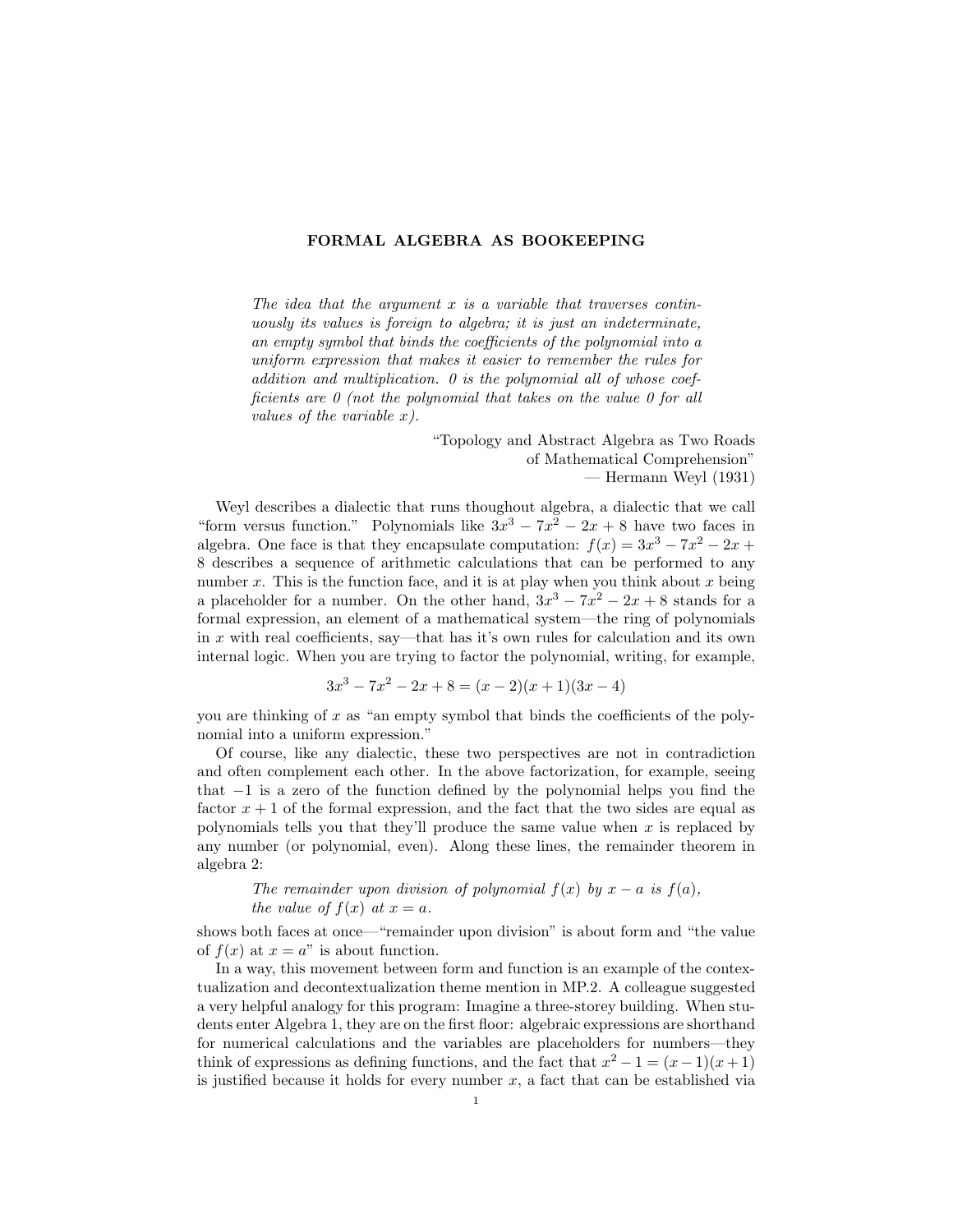the basic rules of arithmetic. The complete statement of this identity involves quantifiers: "for all real numbers  $x, \ldots$ ". Later, they climb to the second storey, and they begin to see the expressions and their algebraic structure as a system in its own right, with its own internal logic and as its own context. Polynomials are equal if they are equal coefficient by coefficient, and two expressions form an identity if one can get from one to the other via the basic rules for expressions. They then climb to the third storey and are able to re-contextualize the formal calculations, using them to generate numerical specializations, as in the Common Core example of generating Pythagorean triples from the identity

$$
(x^{2} + y^{2})^{2} = (x^{2} - y^{2})^{2} + (2xy)^{2}
$$

Common Core acknowledges this form-function dialectic through its separation of the conceptual categories of algebra and functions. One of the key uses of formal algebra is to use polynomial algebra as a bookkeeping mechanism: the use of calculations with formal expressions to keep track of numerical data. A good example of this: The coefficient of  $x^n$  in

$$
(x + x2 + x3 + x4 + x5 + x6)k
$$

is the number of ways you can roll a value of  $n$  if  $k$  dice are thrown (equivalently, it's the number of k-tuples of integers, each between 1 and 6, that sum to  $n$ ). On the surface, this seems a little amazing.

To see what's going on requires a different way to think about algebraic expressions. For example, the polynomial

$$
x + x^2 + x^3 + x^4 + x^5 + x^6
$$

can be interpreted as the "generating function" for the roll of one die: when you roll a fair die, each of the integers between 1 and 6 can show up once, and no other integer can show up. If you had an 8-sided die in which the faces were labeled  $\{3, 3, 4, 5, 5, 5, 9, 9\}$ , you'd represent this by the polynomial

$$
2x^3 + x^4 + 3x^5 + 2x^9
$$

Back to our fair die. When you square  $x + x^2 + x^3 + x^4 + x^5 + x^6$ , the coefficient of  $x^n$  is the number of ways n can be written as the sum of two integers between 1 and 6. And when you cube it, the coefficient of  $x^n$  is the number of ways n can be written as the sum of *three* integers between 1 and 6. The reason that this works is because polynomial multiplication is tailor made for this kind of bookkeeping—it's the generalized distributive law. And counting, say, pairs of numbers between 1 and 6 that add to n involves exactly this kind of "each with each" calculation. So, there's a general principle here: if the coefficient of each  $x^n$  in a polynomial is the number of ways that n can be represented by some function, the coefficient if  $x^n$ in the kth power of that polynomial is number of ways that the  $n$  can be written as a sum of k values of that function.

In our professional development work, participants use a CAS to experiment with the distribution of sums when several dice are thrown. The structural theme (MP.7) and MP.8 are the dominant habits of mind here. Two examples from the course are typical of how this generating function idea is used: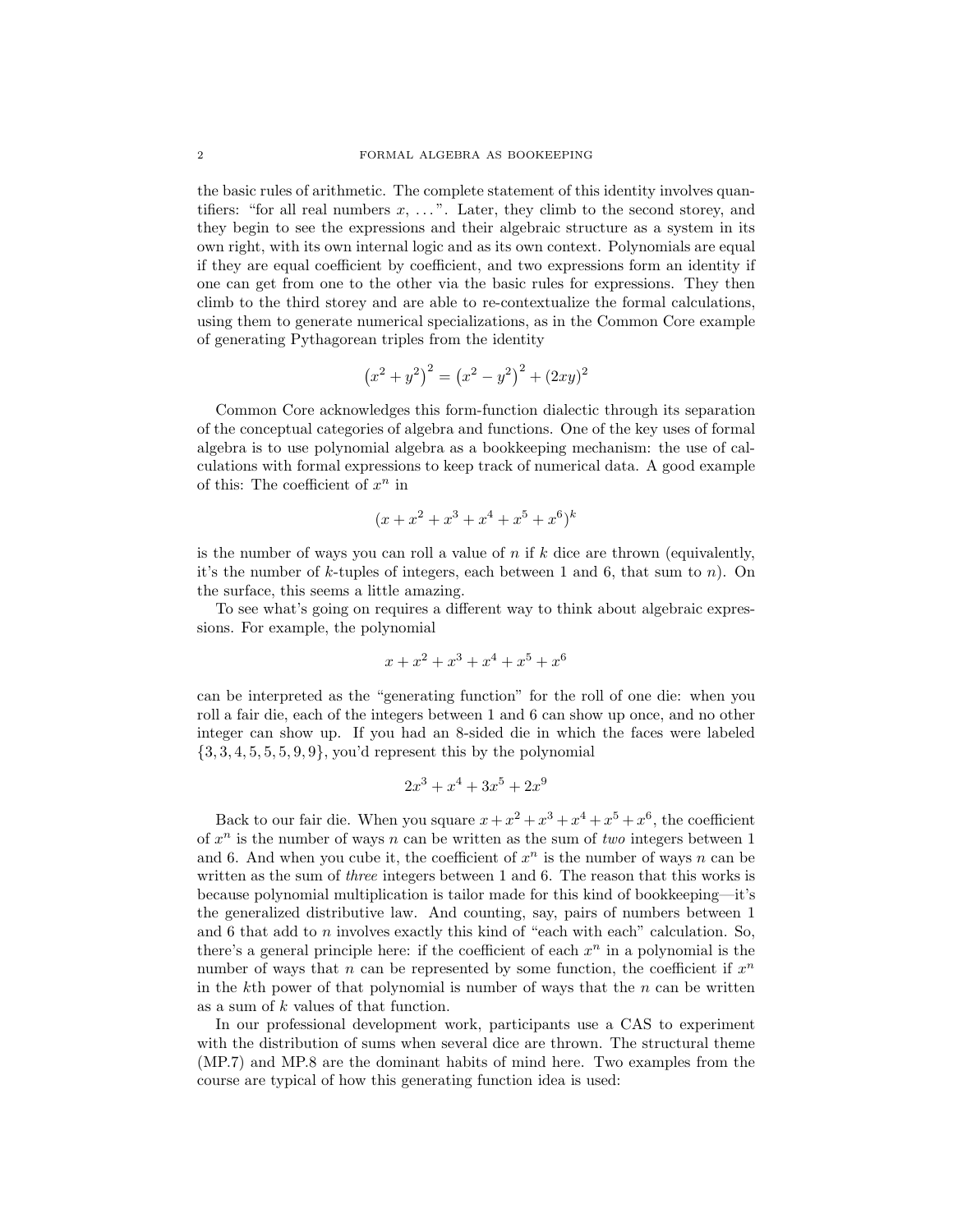Example 1: The form-function dialectic can be used to get information from the algebra via substitution<sup>1</sup>. For example, the generating function for the distribution of sums on two dice is  $(x + x^2 + x^3 + x^4 + x^5 + x^6)^2$ . When expanded, this is

$$
\overline{\exp\left((x+x^2+x^3+x^4+x^5+x^6)^2\right)}
$$
  

$$
x^{12}+2 \cdot x^{11}+3 \cdot x^{10}+4 \cdot x^9+5 \cdot x^8+6 \cdot x^7+5 \cdot x^6+4 \cdot x^5+3 \cdot x^4+2 \cdot x^3+x^2
$$

This tells you that there are, for example 4 ways to roll a 9. It also tells you that the most likely sum is 7 (there are 6 ways to roll 7). If you wanted to know how many possible rolls there are, you'd want to add up the coefficients in the expansion. But (here's where the function face emerges) you can add up the coefficients in a polynomial by replacing  $x$  by 1. And replacing  $x$  by 1 in the expanded version is the same as replacing  $x$  by 1 in the original factored version, and this is just

$$
(1+1+1+1+1+1)^2 = 6^2 = 36
$$

This reasoning shows that there are  $6^k$  possible rolls when k dice are thrown. Replacing x by  $-1$  gives the alternating sum of coefficients, and this is the excess of the number of even degree terms over the number of odd-degree term. In terms of the context, it gives the excess of number of even rolls over the number of rolls with an odd sum. But, looking at the factored form, this value is just 0, so there are as many even sums as there are odd ones, and this is true no matter how many dice are rolled.

Example 2: A more textured application shows how formal algebra can be used to find another way to label the faces of two dice with positive integers so that the distribution of sums is the same as that of two fair dice. This latter distribution comes from the coefficients of  $(x + x^2 + x^3 + x^4 + x^5 + x^6)^2$ . Looking at the prime factors of this polynomial<sup>2</sup>, we can think of the two dice as having the same generating function:

$$
\text{ die 1: } x(x+1)(x^2+x+1)(x^2-x+1) \quad \text{and} \quad \text{die 2: } x(x+1)(x^2+x+1)(x^2-x+1)
$$

To get another pair of dice with the same sum distribution, we want to separate the prime factors of into two products that are legitimate "dice polynomials." The problem thus comes down to arranging the prime factors into two products subject to constraints:

- (1) Each product has positive coefficients (so it needs to contain a factor of  $x$ ).
- (2) Each product's coefficients add to 6 (so the value of each product when  $x = 1$  is 6).

A little experimentation shows that the only possibility is

die 1:  $x(x+1)(x^2+x+1)(x^2-x+1)^2$  and die 2:  $x(x+1)(x^2+x+1)$ 

Expanding these:

 $(x+x^2+x^3+x^4+x^5+x^6)^2=x^2(x+1)^2(x^2+x+1)^2(x^2-x+1)^2$ 

<sup>1</sup> In the context of throwing dice, this information can also be obtained without use of the formal algebra, but we want to give a simple example of a very general method here.

<sup>&</sup>lt;sup>2</sup>The factorization is: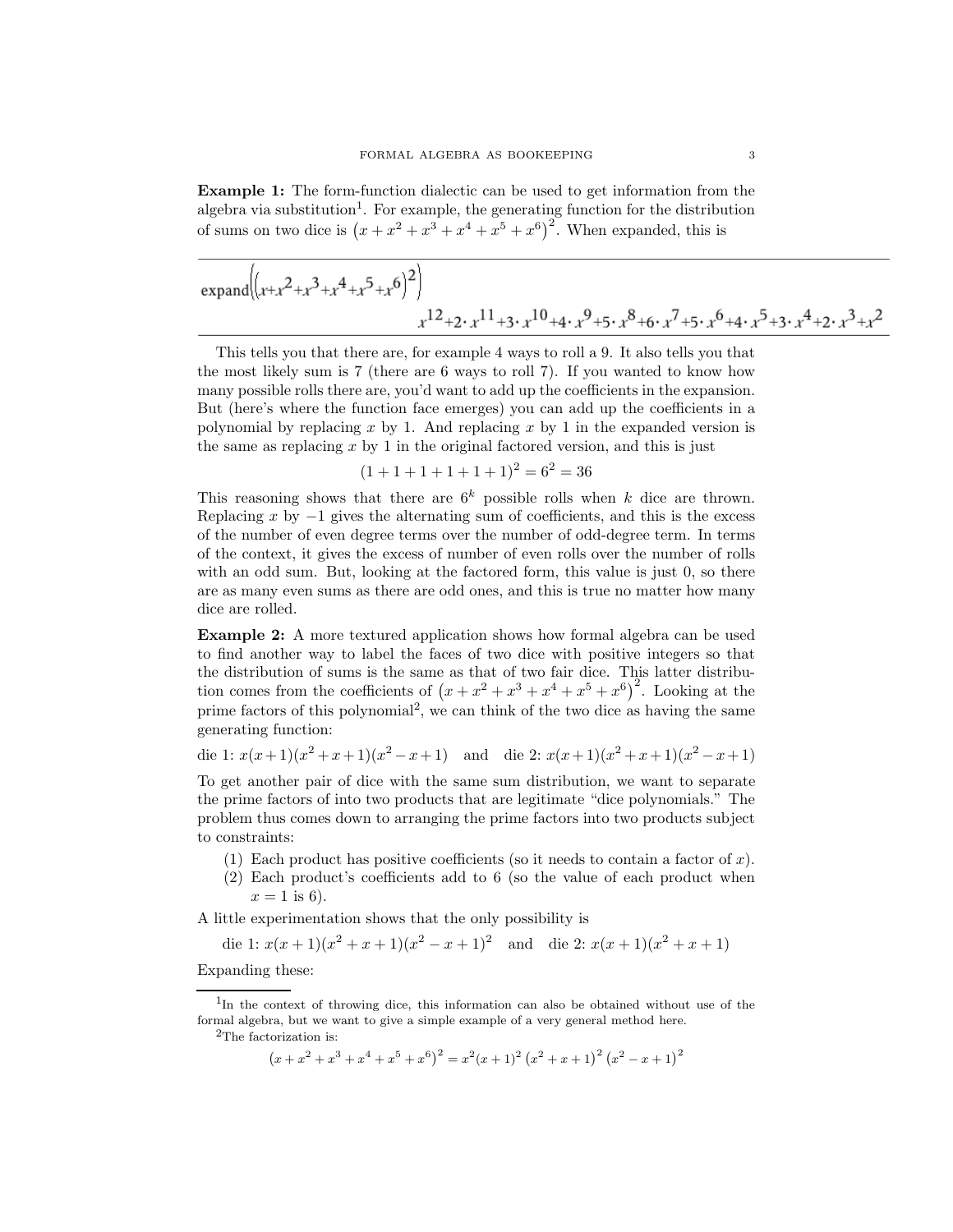$$
\frac{\exp \operatorname{and}(x \cdot (x+1) \cdot (x^2+x+1) \cdot (x^2-x+1)^2)}{\exp \operatorname{and}(x \cdot (x+1) \cdot (x^2+x+1))}
$$
\n
$$
x^8 + x^6 + x^5 + x^4 + x^3 + x
$$
\n
$$
x^8 + x^6 + x^5 + x^4 + x^3 + x
$$
\n
$$
x^8 + x^6 + x^5 + x^4 + x^3 + x
$$

we see that dice labeled  $\{1, 3, 4, 5, 6, 8\}$  and  $\{1, 2, 2, 3, 3, 4\}$  will have the same sum distribution as two fair dice.

More about generating functions. The field is vast and finds applications all over mathematics and science. For more detail, see [1, 2]. In this section, we close with an example that illustrates one use of formal algebra to investigate a context that has come up in many middle and high school curricula.

In the dice example, there are only so many sums that are possible. So, our generating function had only so many terms. For two dice, for example, there are only 11 possible sums  $(2-12)$ , so the generating function has only 11 terms. But there's another way to think about it. We could think of any non-negative integer as a possible sum. For all but 11 of them, the number of ways an integer can show up on two dice is  $0$ . In other words, we could think of a function,  $a$ , defined on the non-negative integers  $\{0, 1, 2, 3, 4, 5, \ldots\}$  by the rule:

 $a(n)$  = the number of ways n could show up as a sum on two dice

The table for a gets kind of boring after awhile:

n 0 1 2 3 4 5 6 7 8 9 10 11 12 13 14 15 16 17 18 19 20. . .  $a(n)$  0 0 1 2 3 4 5 6 5 4 3 2 1 0 0 0 0 0 0 0 0 0 0 0 ...

But now we have a function defined on all of the non-negative integers. And the generating function for a is the infinite formal power series

$$
a(0) + a(1)x + a(2)x^{2} + \dots = \sum_{n=0}^{\infty} a(n)x^{n}
$$

You may have run across infinite series before—perhaps in a calculus class. If you're unfamiliar with infinite series, think of this infinite sum as just a formal expression, an infinite polynomial, an algebraic device to "hang out a clothesline" (this image of an expression as clothesline is due to Herbert Wilf and is taken from his beautiful book, generatingfunctionology [1]).

One way to use generating functions is as a modeling tool—a tool to generate data. Consider, for example, the celebrated "post office problem:" the post office has only 5 and 8 cent stamps. What denominations can it make? Well, let

 $a(n)$  = the number of ways you can make n cents from 5 and 8 cent stamps

You can check that, for  $n < 28$ ,  $a(n) = 0$  unless  $n \in \{0, 5, 8, 10, 13, 15, 16, 18, 20, 21, 23, 24, 25, 26\}$ . After that,  $a(n) \neq 0$ . In fact, the first n for which  $a(n) = 2$  is 40 (so, 40 cents is the first denomination you can make in two ways—what are the two ways?).

The generating function for a is, by definition,

$$
f(x) = \sum_{n=0}^{\infty} a(n)x^n
$$

but it has another, more familiar form.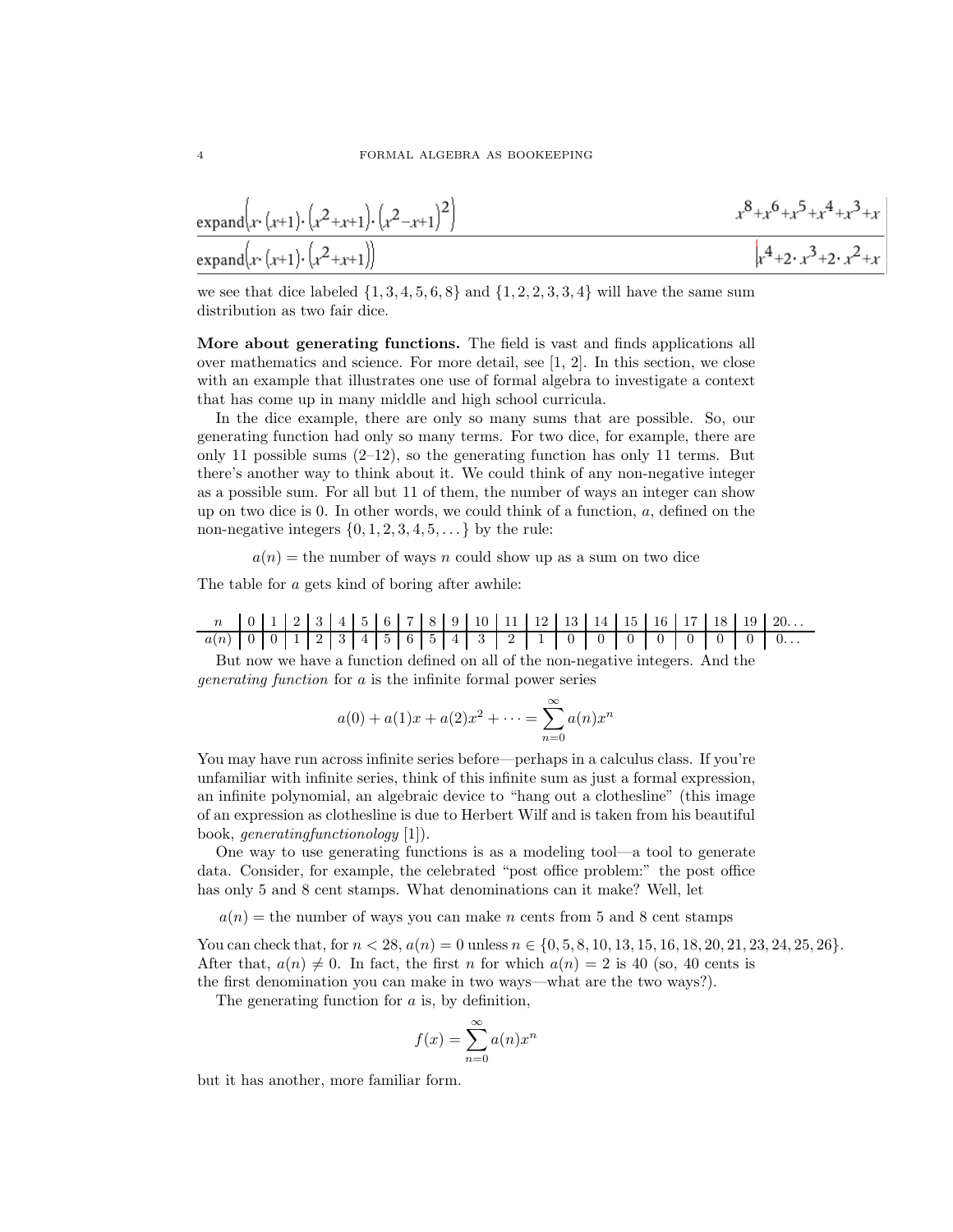To see this, we need a formalization of the high school methods for summing geometric series. These methods lead to several very useful formal identities that are, in fact, the generating functions that single out multiples of a specific integer, like:

$$
\frac{1}{1-x} = 1 + x + x^2 + x^3 + x^4 + \dots
$$

$$
\frac{1}{1-x^2} = 1 + x^2 + x^4 + x^6 + \dots
$$

$$
\frac{1}{1-x^3} = 1 + x^3 + x^6 + x^9 \dots
$$

$$
\vdots \quad \vdots
$$

$$
\frac{1}{1-x^k} = 1 + x^k + x^{2k} + x^{3k} \dots
$$

$$
\vdots \quad \vdots
$$

Remember, these are formal identities. So, to prove these statements, multiply the denominator on the left side of each equation by the corresponding right side and watch everything fall apart.

To generate them on the TI-nspire you ask for the "taylor expansion about 0" and type, for example

$$
\frac{\left[\alpha y \right] \text{tan} \left(\frac{1}{1-x^5}, x, 50\right)}{1+x^5 + x^{10} + x^{15} + x^{20} + x^{25} + x^{30} + x^{35} + x^{40} + x^{45} + x^{50}}{1+x^5 + x^{10} + x^{15} + x^{20} + x^{25} + x^{30} + x^{35} + x^{40} + x^{45} + x^{50}}{1+x^5 + x^{10} + x^{15} + x^{20} + x^{25} + x^{30} + x^{40} + x^{45} + x^{50}}{1+x^5 + x^{10} + x^{15} + x^{20} + x^{25} + x^{30} + x^{40} + x^{45} + x^{50}}{1+x^5 + x^{40} + x^{45} + x^{50}}{1+x^5 + x^{40} + x^{45} + x^{50}}{1+x^5 + x^{40} + x^{45} + x^{50}}{1+x^5 + x^{40} + x^{45} + x^{50}}{1+x^5 + x^{40} + x^{45} + x^{50}}{1+x^5 + x^{40} + x^{45} + x^{50}}{1+x^5 + x^{40} + x^{45} + x^{50}}{1+x^5 + x^{40} + x^{45} + x^{50}}{1+x^5 + x^{40} + x^{45} + x^{50}}{1+x^5 + x^{40} + x^{45} + x^{50}}{1+x^5 + x^{40} + x^{45} + x^{50}}{1+x^5 + x^{40} + x^{45} + x^{50}}{1+x^5 + x^{40} + x^{45} + x^{50}}{1+x^5 + x^{40} + x^{45} + x^{50}}{1+x^5 + x^{40} + x^{45} + x^{50}}{1+x^5 + x^{40} + x^{45} + x^{50}}{1+x^5 + x^{40} + x^{45} + x^{50}}{1+x^5 + x^{40} + x^{45} + x^{50}}{1+x^5 + x^{40} + x^{45} + x^{50}}{1+x^5 + x^{40} + x^{50} + x^{50}}{1+x^5 + x^{50} + x^{50} + x^{50} + x^{50} + x^{50} + x^{50}
$$

Now the generating function for the post office problem has coefficients  $a(n)$ , where  $a(n)$  is the number of ways you can write n as a sum of a non-negative multiple of 5 and a nonnegative multiple of 8. But, if you work it out, this is the coefficient of  $x^n$  when you multiply the series that single out multiples of 5 and 8:

$$
(1+x^5+x^{10}+x^{15}+\dots)(1+x^8+x^{16}+x^{24}+\dots)
$$

This is best seen by computing a few terms by hand and focusing on the regularity of the calculations (MP.8). But replacing each factor above with it's "closed form",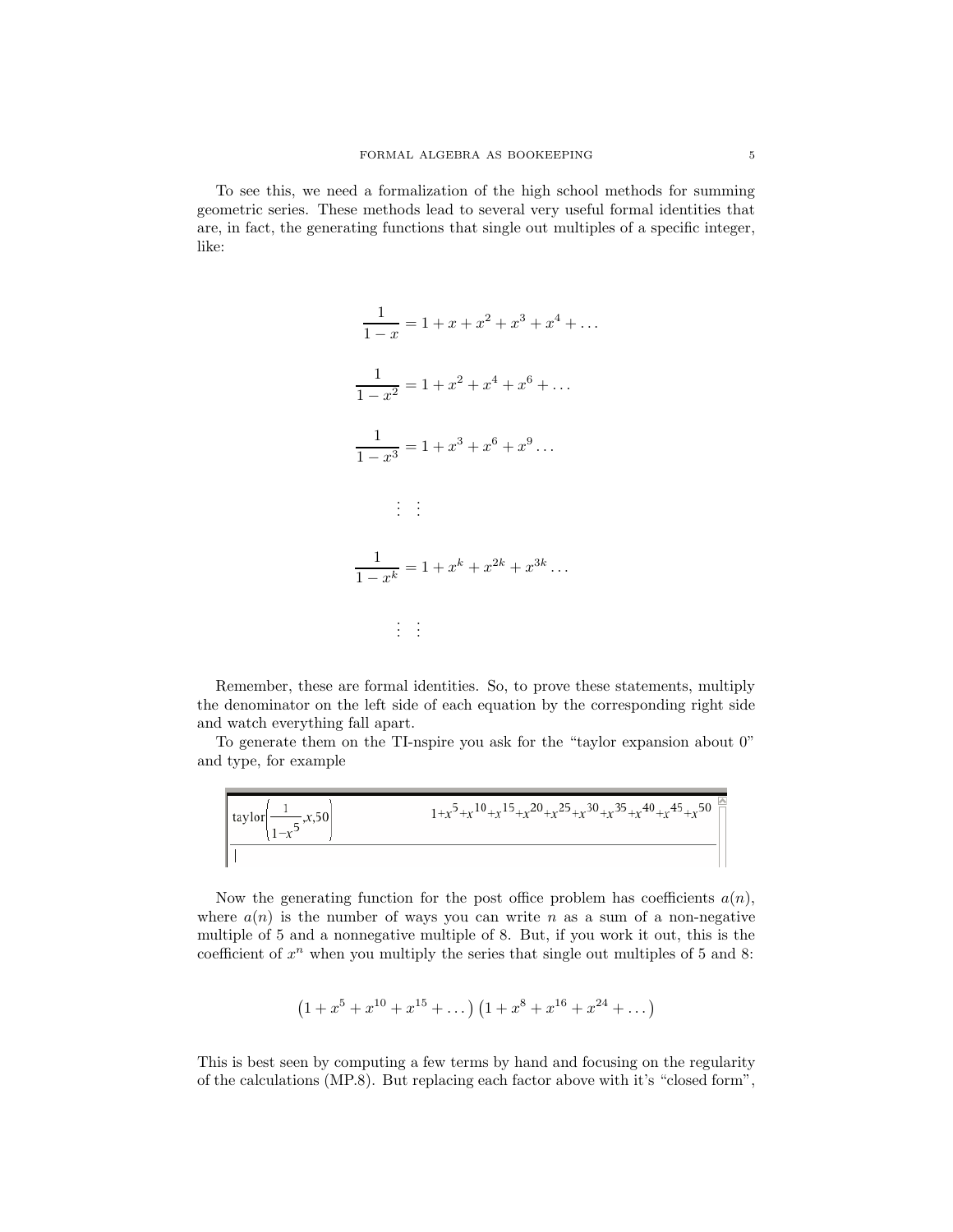we have

$$
\left(\frac{1}{1-x^5}\right)\left(\frac{1}{1-x^8}\right) =
$$

$$
1+x^5 + x^8 + x^{10} + x^{13} + x^{15} + x^{16} + x^{18} + x^{20} + x^{21} + x^{23}
$$
  
+  $x^{24} + x^{25} + x^{26} + x^{28} + x^{29} + x^{30} + x^{31} + x^{32} + x^{33}$   
+  $x^{34} + x^{35} + x^{36} + x^{37} + x^{38} + x^{39} + 2x^{40} + x^{41} + x^{42} + x^{43}$   
+  $x^{44} + 2x^{45} + x^{46} + x^{47} + 2x^{48} + x^{49} + 2x^{50} + ...$   
=  $\sum_{n=0}^{\infty} a(n)x^n$ 

And a CAS can generate as many terms as one needs:

$$
\begin{array}{l} \ _{1}^{1} \ _{1-x}^{5} \cdot \frac{1}{1-x^{8}} ,x,50 \\ \ _{1+x^{5}+x^{8}+x^{10}+x^{13}+x^{15}+x^{16}+x^{18}+x^{20}+x^{21}+x^{23}+x^{24}+x^{25}+x^{26}+x^{28}+x^{29}+x^{30}+x^{31}+x^{32}+x^{33}+x^{34}+x^{35}+x^{36}+x^{37}+x^{38}+x^{39}+2 \cdot x^{40}+x^{41}+x^{42}+x^{43}+x^{44}+x^{45}+x^{46}+x^{47}+x^{48}+x^{49}+x^{40}+x^{41}+x^{42}+x^{43}+x^{44}+x^{45}+x^{46}+x^{47}+x^{48}+x^{49}+x^{40}+x^{41}+x^{42}+x^{43}+x^{44}+x^{45}+x^{46}+x^{47}+x^{48}+x^{49}+x^{40}+x^{44}+x^{45}+x^{46}+x^{48}+x^{49}+x^{40}+x^{44}+x^{45}+x^{46}+x^{47}+x^{48}+x^{49}+x^{40}+x^{44}+x^{45}+x^{46}+x^{47}+x^{48}+x^{49}+x^{40}+x^{40}+x^{40}+x^{40}+x^{40}+x^{40}+x^{40}+x^{40}+x^{40}+x^{40}+x^{40}+x^{40}+x^{40}+x^{40}+x^{40}+x^{40}+x^{40}+x^{40}+x^{40}+x^{40}+x^{40}+x^{40}+x^{40}+x^{40}+x^{40}+x^{40}+x^{40}+x^{40}+x^{40}+x^{40}+x^{40}+x^{40}+x^{40}+x^{40}+x^{40}+x^{40}+x^{40}+x^{40}+x^{40}+x^{40}+x^{40}+x^{40}+x^{40}+x^{40}
$$

This provides a genuine mathematical model for the dice situation, one that can be used as an experimental tool to generate data, make conjectures, and even inspire proofs.

This circle of ideas—using formal calculations as modeling tools—highlights how many of the standards for mathematical practice are brought together to bear on the same mathematical territory. Using appropriate tools, building mathematical models, abstracting regularity from repeated actions, moving between form and function, and (especially) seeking and using algebraic structure are all used in inseparable ways to create a set of general-purpose tools that have many different applications from using formal matrix calculations to analyze Markov chains to using the binomial theorem to investigate coin flips.

This "structural approach" to school algebra was often neglected in the last century, with more emphasis on the functional approach to algebra. Common Core calls for a more balanced approach, equally highlighting algebra, functions, and the interaction among their many moving parts.

Postscript. Formal algebra is used for much more than generating data, and the references at the end are full of examples. Just one here: A theme that runs through many articles in the *Mathematics Teacher* is the resolution of recurrence equations. That is, one is given a recurrence, like the celebrated Fibonacci function:

$$
F(n) = \begin{cases} 0 & n = 0\\ 1 & n = 1\\ F(n-1) + F(n-2) & n > 1 \end{cases}
$$

and the goal is to come up with a "closed form" definition that generates the function values without recursion (for Fibonacci, one gets the "Binet formula" involving the golden mean). One of the most flexible methods for doing this is to